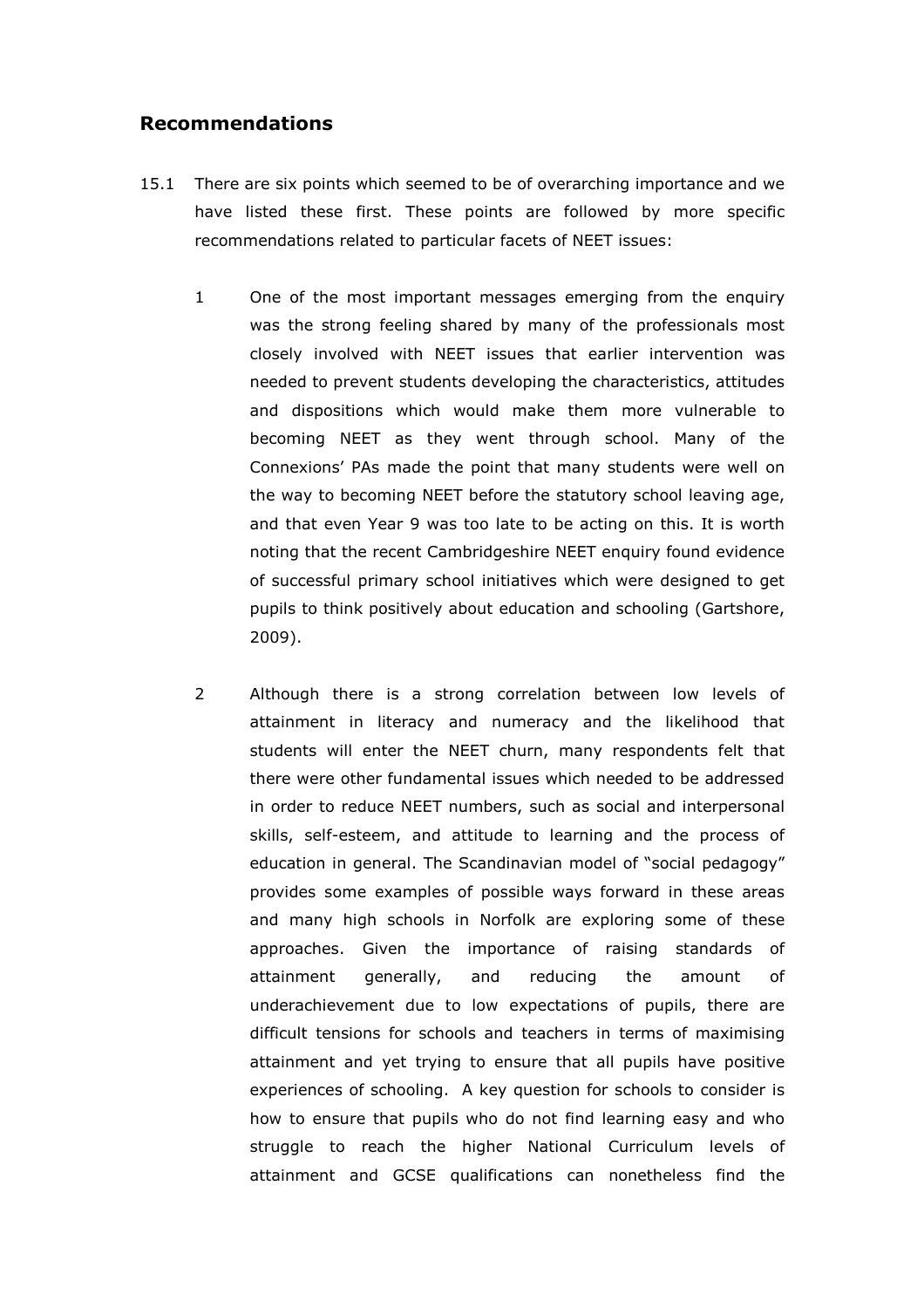experience of education as positive and fulfilling as pupils who are academically more able. Every year, most PGCE and SCITT/GTP students in Norfolk shadow a group of pupils through a school day, and become aware that for less able pupils, the school day is often not an unremittingly positive experience.

- 3 In many of the instances of good practice and successful initiatives in reducing student dropout and NEET figures, one of the key elements was the tutor's skills of interaction with students and their ability to create a positive climate for learning. Although appropriate course content and 'technical' pedagogical approach were important factors, often what really made the course work well was the interpersonal skills of the teacher. One of the key variables in the educational system (and one which particularly influences students who are not committed scholars) is the learners' working relationship with the teacher. Most schools and colleges have some teachers who are exceptionally talented in this area but it has often proved difficult to share or disseminate this excellence across all teachers in the institution. In terms of workforce development, whether in ITE or CPD, it would be helpful if more time and attention could be invested in this facet of training, as high levels of expertise in this area appear to have a particularly beneficial effect on pupils who are at risk of becoming NEET. More could be done to develop teachers' understanding of the factors which make pupils want to learn. There is a body of research evidence in this area, including research done with Norfolk students (see, for example, http://www.uea.ac.uk/~m242/nasc/welcome.htm). In the words of Hallam (1996), "They must want to learn; if you lose that you lose just about everything". The success of the Key Stage 4 Engagement Programme (see Section 12) is a good example of what a big difference improving pupil engagement can make to NEET figures.
- 4 The quality of transition arrangements appears to be an important variable in terms of factors which influence dropout rates and NEET outcomes. As much time and care needs to go into post 16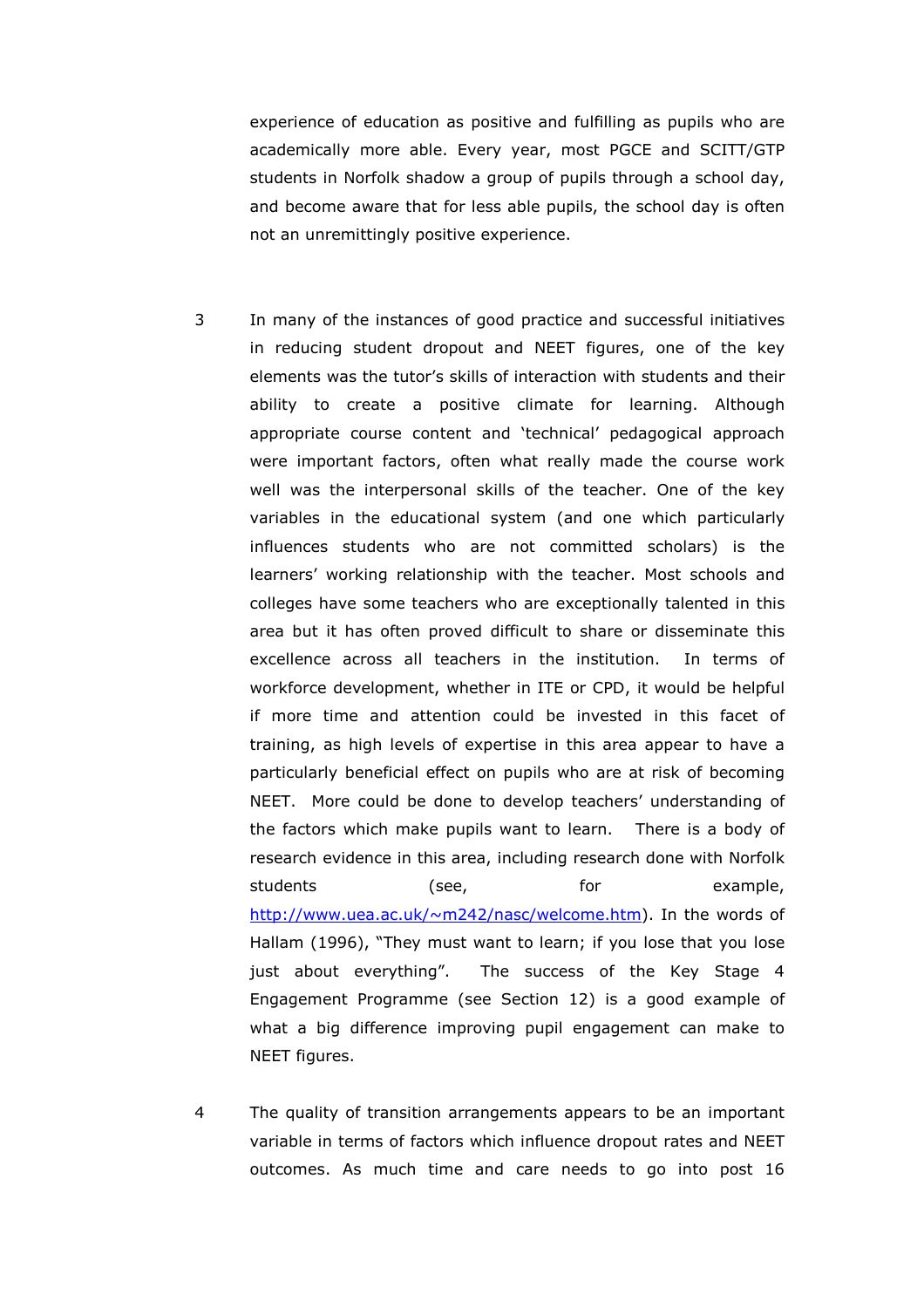transition as to KS2/3 transition. At the moment, Connexions personnel appear to be the main support for "at-risk" students. Schools might consider how key school personnel such as form tutors, learning mentors, learning support assistants and regular contact through the use of learning platforms, email and social networking might help in the transition period. Some consideration might also be given to the provision of bridging courses comparable to the TIRO project or U project in Cambridge. Curriculum flexibility involving the College of West Anglia, and opportunities for potential students to do "taster visits" and have face to face talks with tutors had a very positive impact on student attitudes to learning, achievement and retention. Colleges and transition institutions should consider how to maximise the quality of IAG, induction and familiarisation so as to reduce the number of students who make poor course choices or who do not feel confident and positive about transition to post 16 institutions.

5 Some schools had been exceptionally proactive in devising strategies and interventions which might help to reduce the number of pupils becoming NEET. There was strong support from the Senior Management Team, a sense that NEET outcomes were an important priority in terms of the school's work, and support in terms of investment and resourcing to allow innovative approaches to be explored. Schools need to agree and adhere to a protocol for managing NEET concerns and issues within their own institutions. There was evidence of innovative and effective practice in many schools and it would be helpful if thought could be given to how to maximise the extent to which schools and colleges share information and work collaboratively to improve NEET outcomes, so that ideas and initiatives which seem to have potential can be disseminated across all schools and colleges. There was some evidence to suggest that simply making NEET issues a key priority for the school was an important first step. There is also a need for a clearer definition of partnership working. There was no strong evidence that schools and Children's Services had common agreement about thresholds of intervention and support which are beyond the resources of a school to deliver. In some cases, there was a strongly negative view about the support from the Local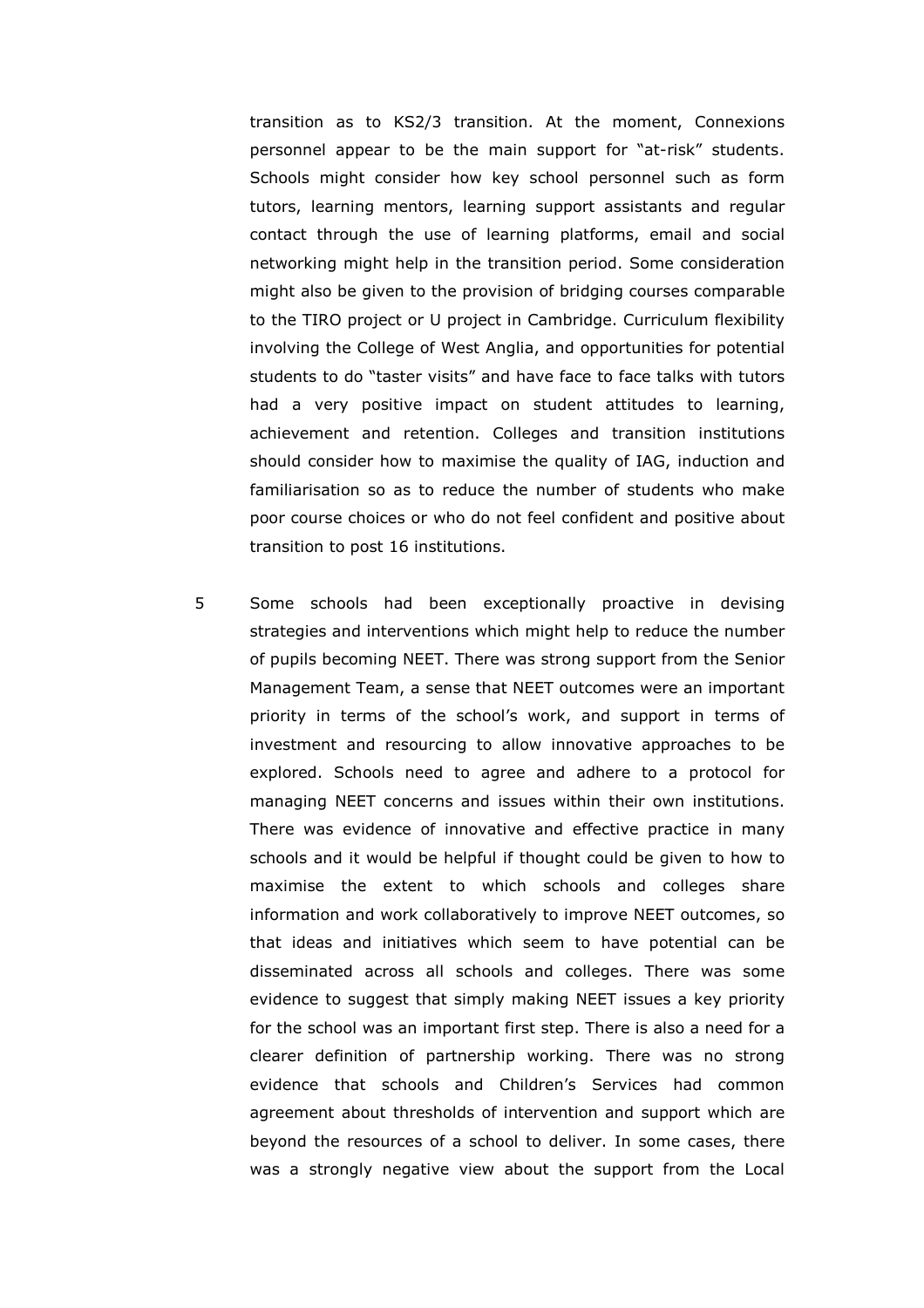Authority. An initiative led by the local authority on sharing good practice would be a helpful start in developing more effective partnership working.

- 6 Teenage pregnancy emerges as one of the biggest contributors to NEET unavailable figures, and this should be an urgent priority in terms of NEET reduction. One recommendation related to this is that schools in West Norfolk should consider how they might work more closely with the Norfolk SRE Partnership, as well as reviewing their own IAG in this area, and exploring approaches which have been successful in reducing teenage pregnancy outside Norfolk.
- 15.2 Some schools addressed NEET as a discrete issue with key personnel/core teams and specific policies and strategies for addressing NEET, rather than regarding it as an issue which the school's pastoral system encompassed. There was some evidence to suggest that there were some advantages in the former approach.
- 15.3 Given that permanent exclusion for school significantly increases the risk of pupils becoming NEET, schools should continue to explore imaginative and resourceful strategies for minimising "complete" and out of school exclusions. We are aware that schools do not take decisions to exclude pupils lightly, and often have to make difficult decisions over exclusion. Massive progress appears to have been made in this area over the past few years, but several respondents felt that this was another area which was a variable in terms of NEET outcomes. Two senior LEA respondents felt that the "Managed Moves" system generally works well in the county, but some respondents felt that some schools made greater efforts than others in terms of inclusion. It was widely felt that some schools have NEET reduction as a higher priority than others. This raises important questions about the distribution of "difficult" pupils and support mechanisms for the schools which have a higher proportion of potential NEET. OWN should take the lead in developing a strategy for those potential NEET who have exhausted normal school processes; this would include approaches to tackling the problem of persistent absentees.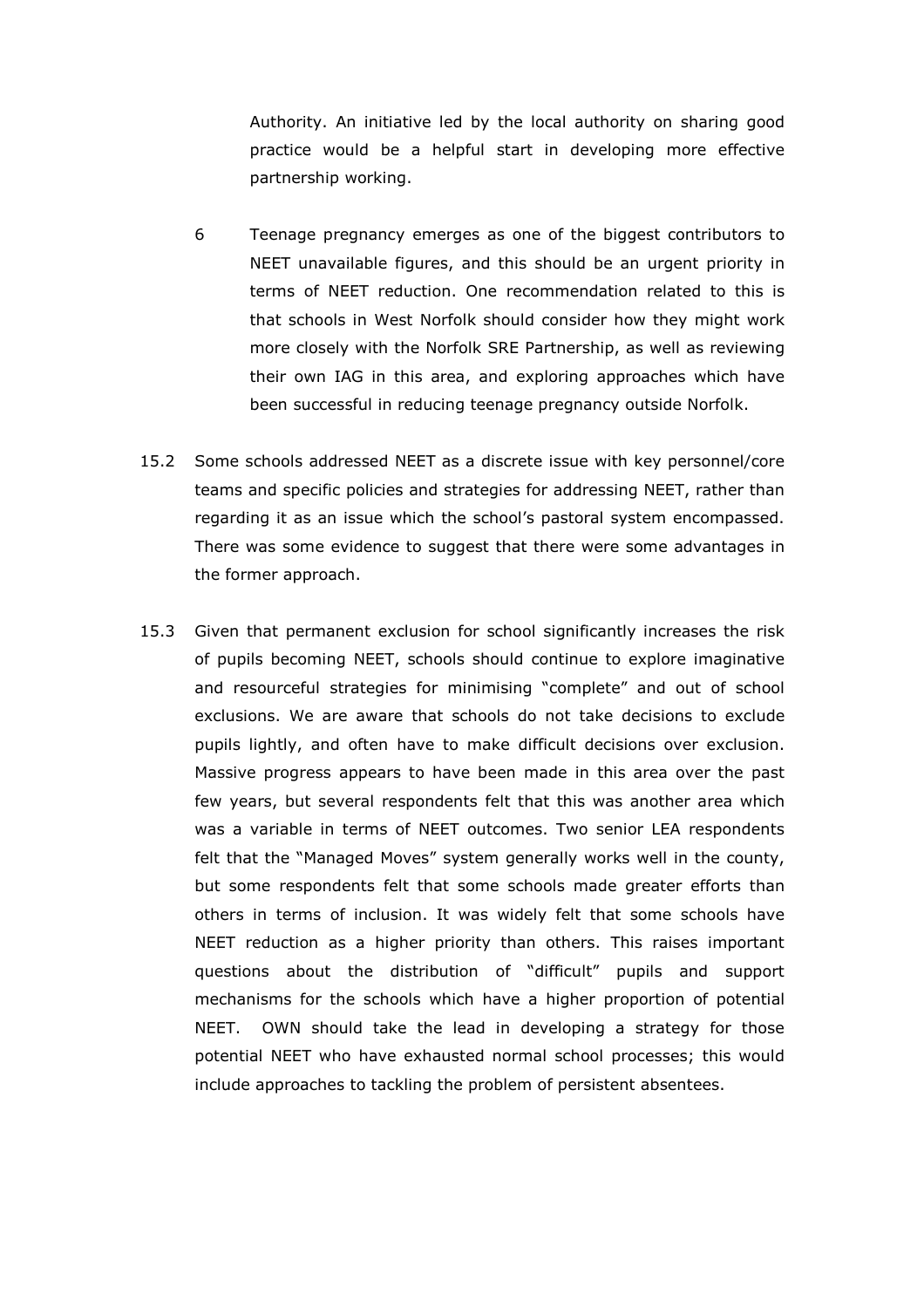- 15.4 It is essential to the work of Connexions, and to the tracking and management of NEET, that all schools and colleges notify Connexions when students drop out or move away (or "drop off the radar").
- 15.5 It is equally essential in the tracking and management of NEET that students who have become NEET are reported back to statutory school by name rather than by statistics. This approach will improve tracking and allow schools to review their IAG systems if necessary. One suggestion for facilitating this would be if "opting out" could be the default position when talking with NEET youngsters rather than "opting in" in terms of data sharing with schools. Another suggestion was that schools and Connexions might explore moving to a common information sharing system.
- 15.6 Although many respondents felt that potential NEETs were quite easy to identify at an early stage, in other studies (Gartshore 2009) schools were surprised at some of the pupils who had entered the NEET pool. There would appear to be a number of pupils who are "quietly disaffected" from education (see for instance, Oakley, 2002) and who drift out of education in spite of not having presented significant problems in terms of attendance and behaviour. Schools should explore what might be done a) to identify such pupils and b) to consider how their engagement with education might be improved.
- 15.7 Many respondents, especially students, expressed reservations about the effectiveness of using form tutors as the main vehicle for IAG. Differences in the quality of delivery of IAG by form tutors emerged as one of the "key variables" in the system. There was some evidence to suggest that in schools where IAG is delivered by a small and carefully managed core team, this is effective in reducing NEET outcomes. If schools are committed to retaining the form tutor model for IAG delivery, some thought might be given to how to improve the overall quality of delivery of IAG by form tutors.
- 15.8 More could be done to make students aware that Connexions offer guidance and support post 16. There was strong praise for the work of Connexions but there is the question of what proportion of young people who are not "sorted out" avail themselves of Connexions support and advice post 16.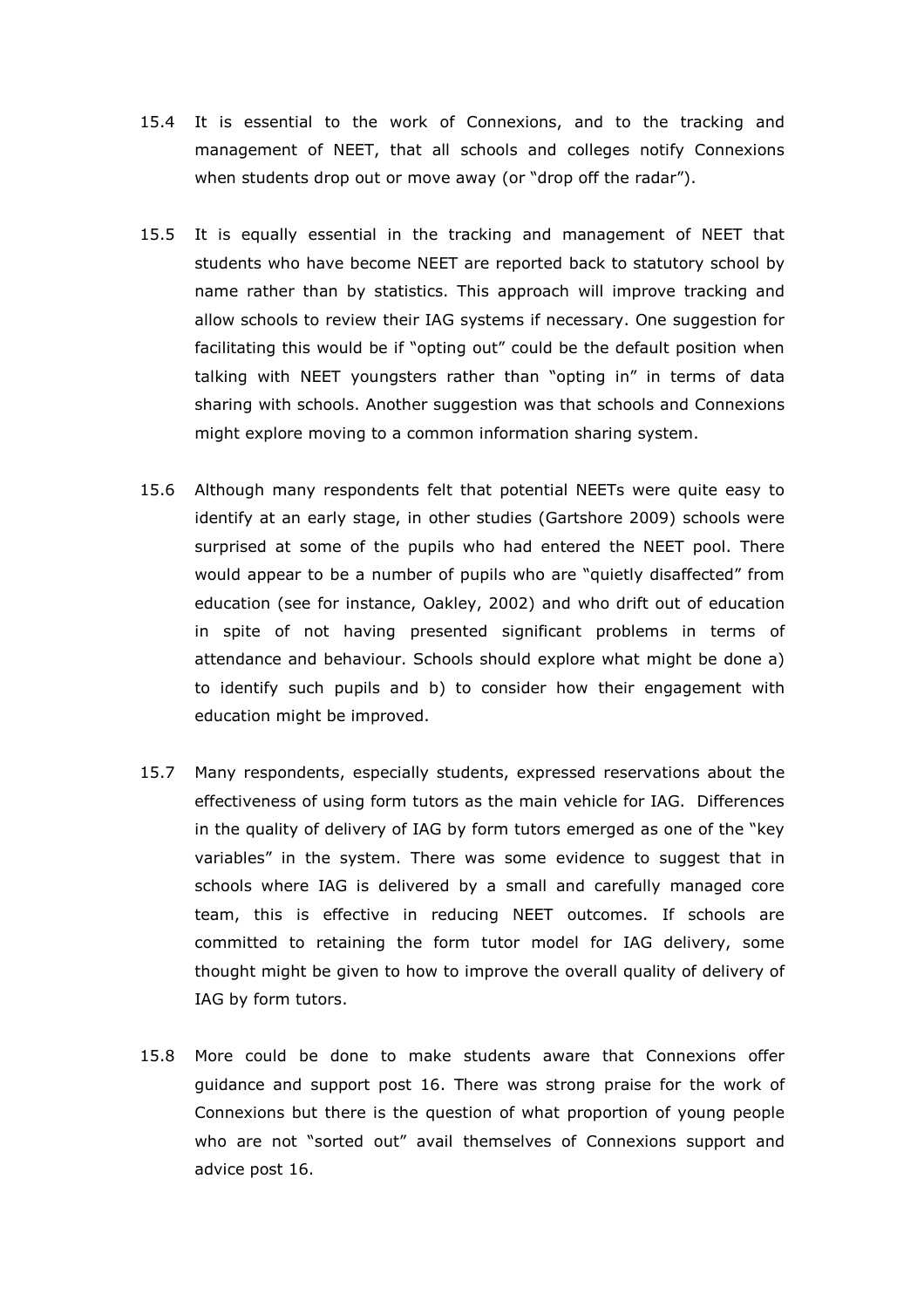- 15.9 Some schools appeared to have closer and more effective working relationships with Connexions than others. Schools should consider whether they have the best channels of communication and systems for collaborative working with Connexions (and other children's services agencies).
- 15.10 There is some evidence to suggest that close inter-agency working between key school staff and children's services agencies can be effective in providing the "wrap around care" which might help to prevent at-risk students from disengaging from education. Although some schools have substantially reduced their NEET figures though the use of regular, purposeful and "followed-up" meetings with support services, not all schools have fully developed systems for optimising the support provided by Children's Services.
- 15.11 Some schools have developed very strong guidance and support for ensuring that applications to post 16 courses are appropriate in terms of aspiration and qualifications, and that the applications meet the requisite deadlines. Schools should review their practice in this area to see whether it reflects best practice.
- 15.12 Some schools and colleges have very structured systems for helping students struggling to meet the demands of transition to level 3 courses. This is another area where institutions should review their practice.
- 15.13 The Lynnsport event evinced widespread praise and is regarded as a very useful contribution to IAG and induction in the area. It should be retained and developed as an important element of the transition and IAG process.
- 15.14 Many schools are exploring the potential of social pedagogy approaches to improving students' social skills, self-esteem, interaction with others and attitude to learning rather than focusing primarily on academic mentoring and development approaches (see, for example, Bunting 2006). There is tentative evidence to suggest that this can be helpful in reducing the chances of less able pupils becoming disaffected and disengaged from education. In some schools, this includes a strong emphasis on acknowledging gains in personal and social skills, and in motivation and